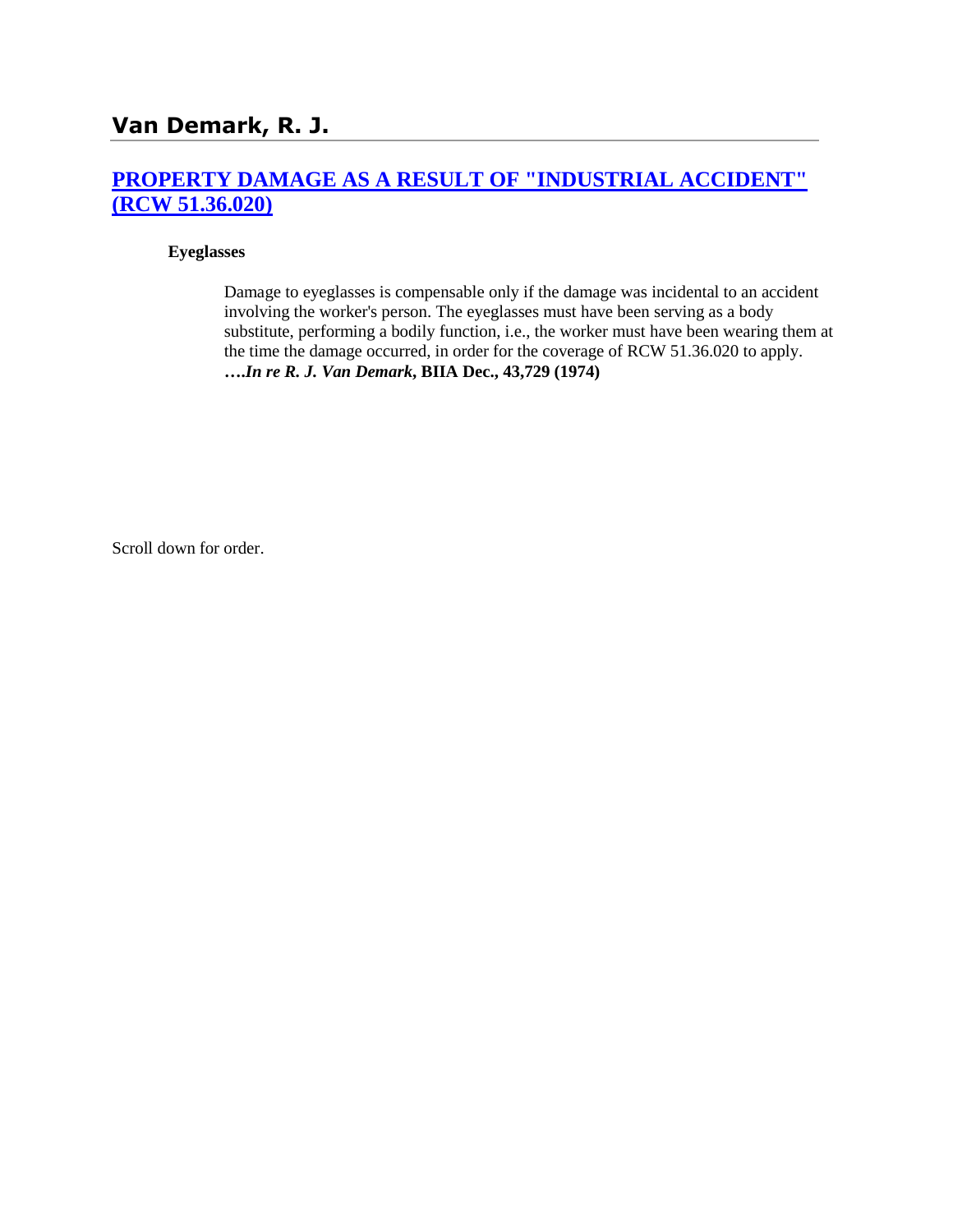#### **BEFORE THE BOARD OF INDUSTRIAL INSURANCE APPEALS STATE OF WASHINGTON**

**)**

## **CLAIM NO. G 6524754 ) ORDER DENYING APPEAL**

Appeal filed by the claimant, R. J. Van Demark, on February 20, 1974, from an order of the Department of Labor and Industries dated January 18, 1974, rejecting this claim for breakage of eyeglasses. Appeal **DENIED**.

# **DECISION**

The record shows that the claimant was reaching over a cabinet to work on a light fixture. The awkward position in which he was working caused pressure to be exerted on his eyeglasses which he was carrying in his left pocket, with resulting breakage of the glass frames. The claimant has noted in his notice of appeal that it was necessary for him to carry his glasses on his person while working so as to be able, from time to time, to read work requests, job orders, name plates and the like.

The Department's denial was premised on the grounds that the claimant's eyeglasses were not damaged as a result of an "industrial accident." We agree.

The provision for eyeglasses is contained in RCW 51.36.020, which reads in material part as follows:

> "Every workman whose injury results in the loss of one or more limbs or eyes shall be provided with proper artificial substitutes and every workman, who suffers an injury to an eye producing an error of refraction, shall be once provided, ... proper and properly equipped lenses to correct such error of refraction and his disability rating shall be based upon the loss of sight before correction. Every workman, whose accident results in damage to or destruction of an artificial limb, eye or tooth, shall have same repaired or replaced ... Every workman whose eyeglasses or lenses are damaged, destroyed, or lost as a result of an industrial accident shall have the same restored or replaced." (Emphasis supplied)

What we have here is a case of accidental damage of eyeglasses occurring on the job, but this damage was not incidental to an accident involving the claimant's person - a fact which we feel must be present before it can be said that such damage was the "result of an industrial accident."

The statutorily prescribed artificial appliances, to wit, eyeglasses, false limbs, eyes and teeth are body substitutes that perform a bodily function and are thus covered - not as property, but as ingredients of the body, so to speak, and it is only when they are damaged while serving in this latter capacity that the coverage provisions of the Act apply.